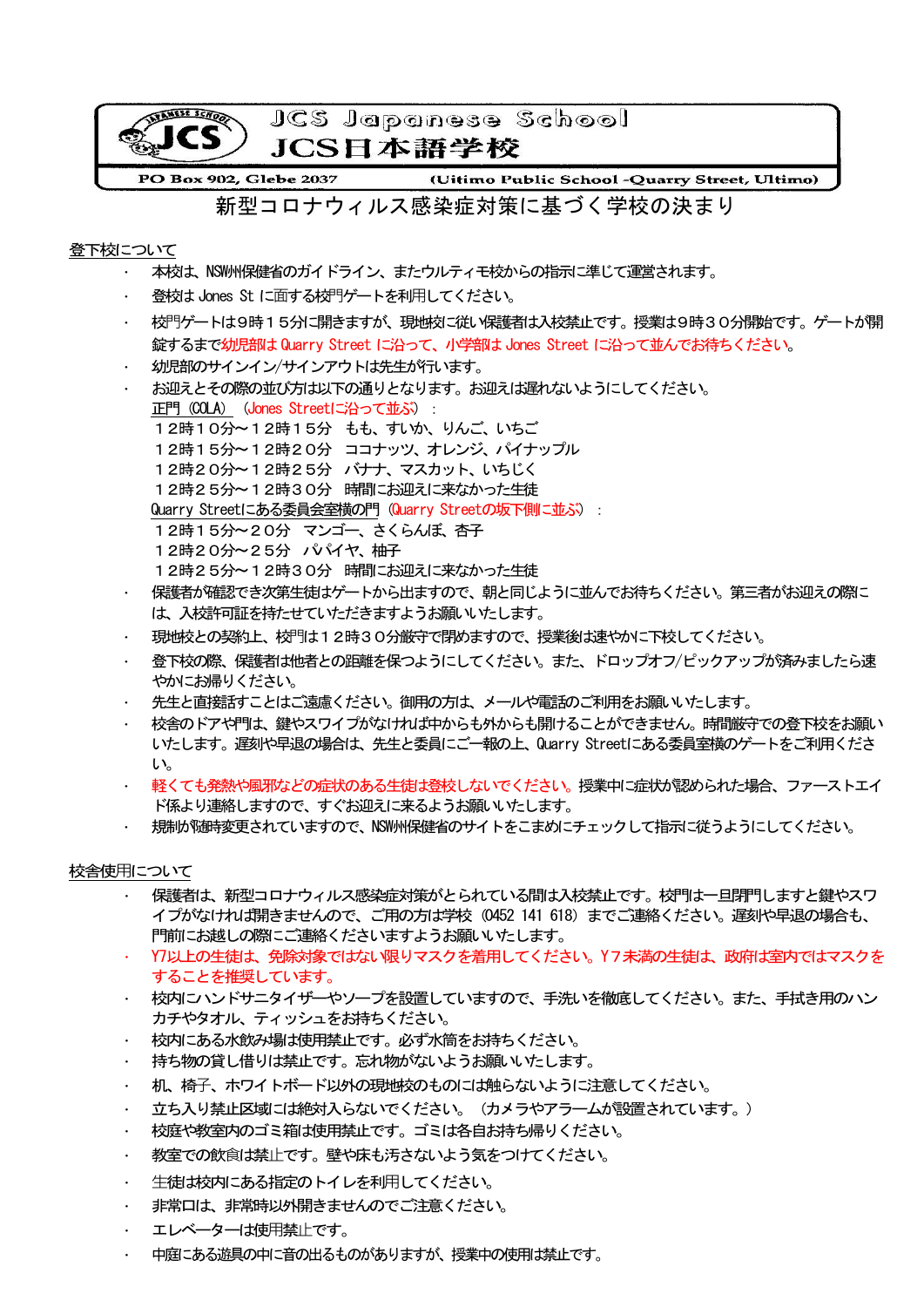## その他

- ・ アレルギーを持つ生徒が在学していますので、おやつにピーナツ類の持参は禁止です。
- ・ 日本語を話せる生徒および保護者は、学校内では日本語を使うように心がけてください。
- ・ 子どもの持ち物に必ず名前をご記入ください。忘れ物や落とし物に関して学校は一切責任を負いません。
- ・ 生徒の学校内での電子音楽機器類、電子ゲーム、携帯電話、スクーターの使用は禁止です。
- ・ 学校の図書の本を損傷もしくは紛失した場合、弁償していただきます。

2022年1月更新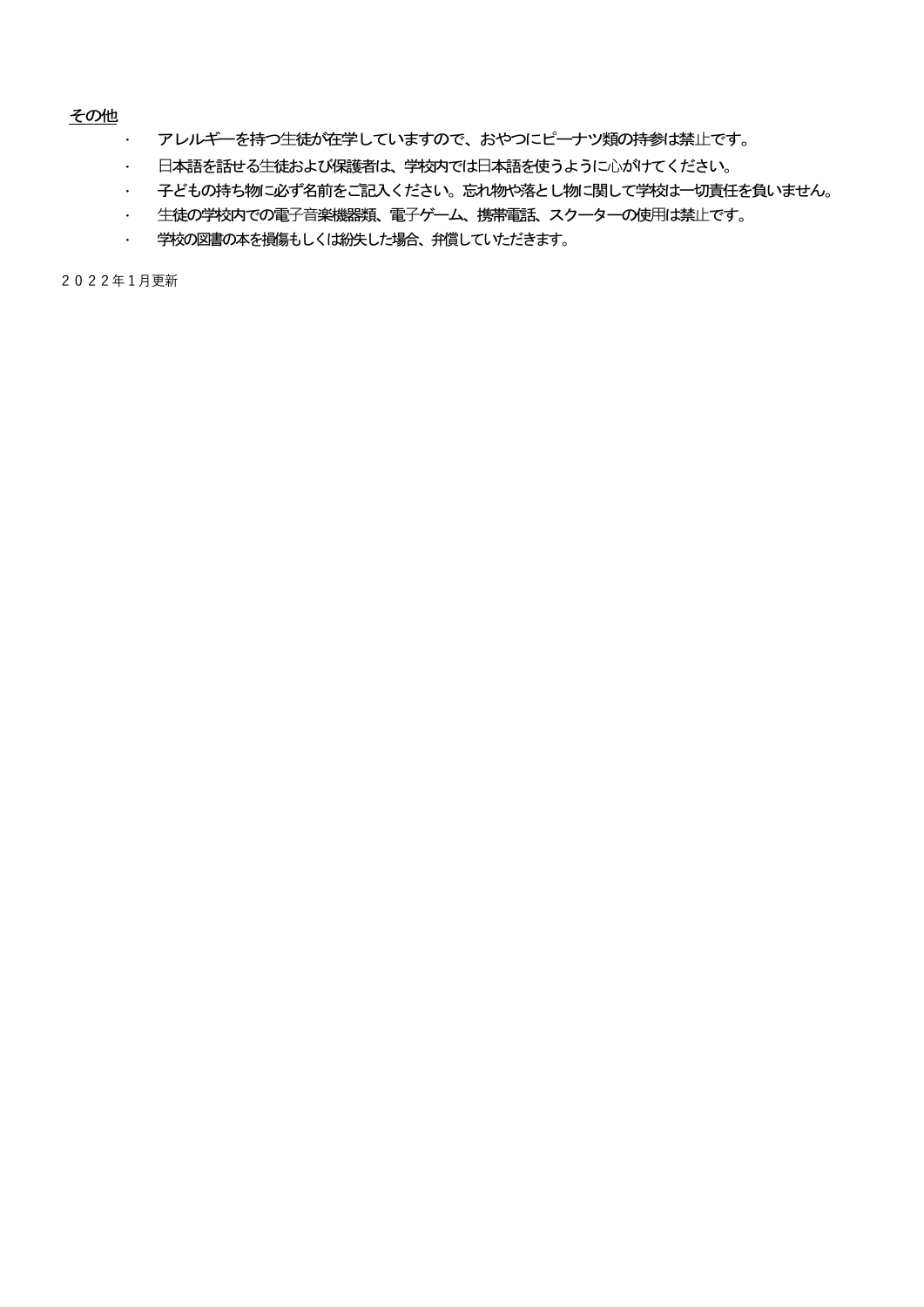

# School Regulations based on COVID-19 measures

#### School hours

- Our school will be operated in accordance with the guidelines of the NSW Department of Health and instructions from the Ultimo Public School.
- All parents and students are to use the gate on Jones Street to enter the school in the morning.
- The gate will open at 9:15 am. However, parents are not allowed to enter the school according to Ultimo Public School. Class activity will commence at 9:30 am sharp. Until the gate opens, Kindergarten classes wait in line along Quarry Street, and Primary classes along Jones Street.
- Teachers do sign in and out for the students in the kindergarten classes.
- The pick-up and how to line up are as follows. Please be on time for your children's pick up.

#### Main gate (COLA) (in line along Jones Street):

- 12:10 12:15 Momo (Peach), Suika (Watermelon), Ringo (Apple), Ichigo (Strawberry)
- 12:10 12:15 Coconut, Orange, Pineapple
- 12:15 12:20 Banana, Muscat, Ichijiku (Figs)
- 12:20 12:25 Students who did not come at their pick-up time

Gate next to the committee room on Quarry Street (in line on the downhill side of Quarry Street): 12:10 – 12:15 Mango, Sakuranbo (Cherry), Anzu (Apricot) 12:15 – 12:20 Papaya, Yuzu (Citron)

12:20 – 12:25 Students who did not come at their pick-up time

- Students will leave the gate as soon as the staff confirms their parents. Please wait in line in the same way as in the morning. When a third party picks up your child, he/she should have your access card.
- The gate on Jones Street must be closed at 12:30 pm due to the contract with the Ultimo Public School. Please leave the school immediately after class.
- At drop-off and pick-up, parents should keep a distance from others. Please leave immediately after completing the drop-off/pick-up.
- Do not talk to teachers directly. If you need, please use email or phone.
- Do not come to school if your child has a fever or cold. If symptoms appear during class, you will get called from the First Aid to come and pick him/her up immediately.
- Regulations change from time to time, so please be sure to check the NSW Department of Health website frequently and follow the instructions.

#### Use of School

- Parents are not allowed to enter the school while measures against COVID-19 are being taken. Please contact the school (0452 141 618) if you need because the gate will not open without a key or a swipe once closed. If your child is late or leaves early, please contact the school when you arrive at the gate.
- Students in Y7 or above are required to wear a mask, unless they are exempt. For students under Y7, the NSW government strongly recommends wearing a mask.
- Hand Sanitisers and soaps are installed in the school. Please wash your hands thoroughly. In addition, please bring a pocket tissue, and a handkerchief or towel to wipe hands.
- Do not use the fountains in the school. Please be sure to bring a water bottle.
- Do not share the belongings. Please do not forget anything necessary for the class.
- Do not touch school property in the school apart from desks, chairs and whiteboard.
- Do not enter the restricted areas. (Cameras and alarms are installed.)
- Do not use rubbish bins in the playgrounds or classrooms. Please take your rubbish home with you.
- Do not eat in classrooms. Please be careful not to stain the walls or floors.
- All students are to use the designated toilets in the school.
- Emergency exits can only be opened in case of emergency.
- Please do not use the lift.
- Some of the equipment in the playground emits sound. Please do not use it during class.